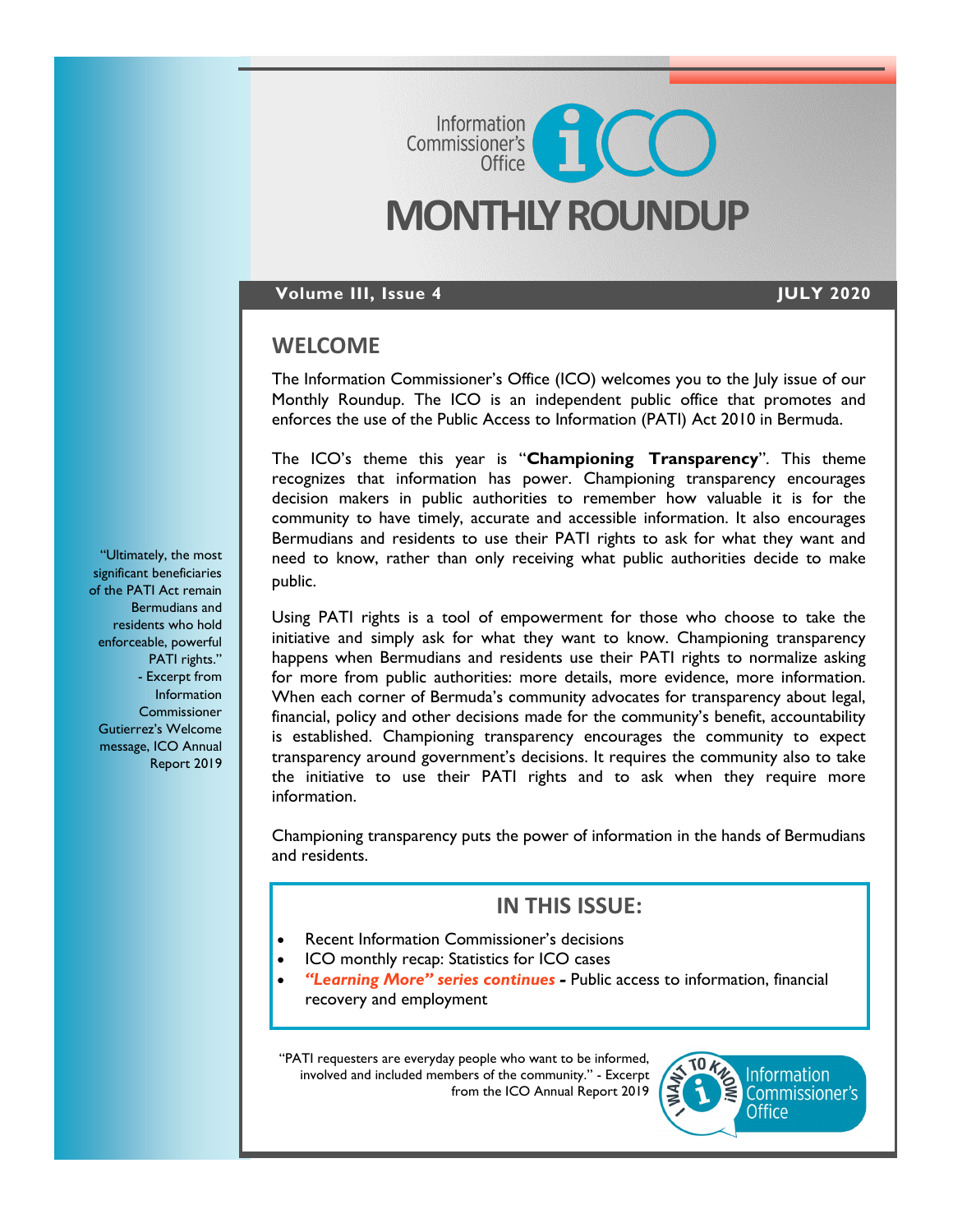### **DECISIONS ISSUED**

In July 2020, the Information Commissioner received 1 new application and issued 2 decisions. Highlights from the decisions are below.

### **Can a PATI requester learn more about the management of a public contract? Yes, including how much money was actually spent and what services were provided.**

In **[Decision 06/2020](https://8692bafe-a59b-4adf-8b95-61e6b6541d57.filesusr.com/ugd/5803dc_fdb7b0f1fa2343cf8cf2f09112851ec2.pdf)**, Regulatory Authority, the Information Commissioner considers the Regulatory Authority's refusal to disclose a number of records, including contractual records, relating to the 2015 Market Review. The Regulatory Authority's 2015 Market Review was meant to assess the state of the telecommunications market in Bermuda, including if any telecommunications provider held a significant market power. Deloitte was selected as the vendor to conduct the market review in early 2016, but the review was never completed.

The Information Commissioner agreed with the Regulatory Authority that parts of the withheld records related to Deloitte's rates by resource level are exempt under section 25(1)(d) of the PATI Act because disclosure could prejudice Deloitte in its future contract negotiations. In light of the limited submissions on section  $25(1)(d)$ , however, the Information Commissioner found that this exemption did not apply to the remainder of the responsive records. **[Decision 06/2020](https://8692bafe-a59b-4adf-8b95-61e6b6541d57.filesusr.com/ugd/5803dc_fdb7b0f1fa2343cf8cf2f09112851ec2.pdf)** reminds public authorities that they have the burden to show to the Information Commissioner that their decisions to withhold public records are in accordance with the PATI Act.

This Decision also reminds Bermudians and residents that they have the right to ask for records about public authorities' spending. Not only does the public have the right to know the amount of money spent by public authorities on a certain project, the public also has the right to be informed of how that money was spent and the outcome (or lack thereof) of the publicly-funded project. Access to these types of records can only be denied if the public authority shows the Information Commissioner that there is a legitimate reason to do so under the PATI Act and, in some cases, also shows that the public interest does not require disclosure.

### **Can a similar PATI request be made to different public authorities? Yes, read Decision 07/2020, Office of the Governor to learn what can happen.**

Sometimes a PATI requester may benefit from submitting their request on the same topic to multiple public authorities. This might happen if several public authorities are involved with a project or area of work. Records on a specific project or area of work that are held by one public authority might not be the same records that are held by another. Also, keep in mind that one public authority may have a policy of holding records longer than another public authority. Each public authority is required to respond to the PATI requests it receives. As a result, a PATI requester might receive a set of records from one public authority, but not from another, on the same topic or about the same work.



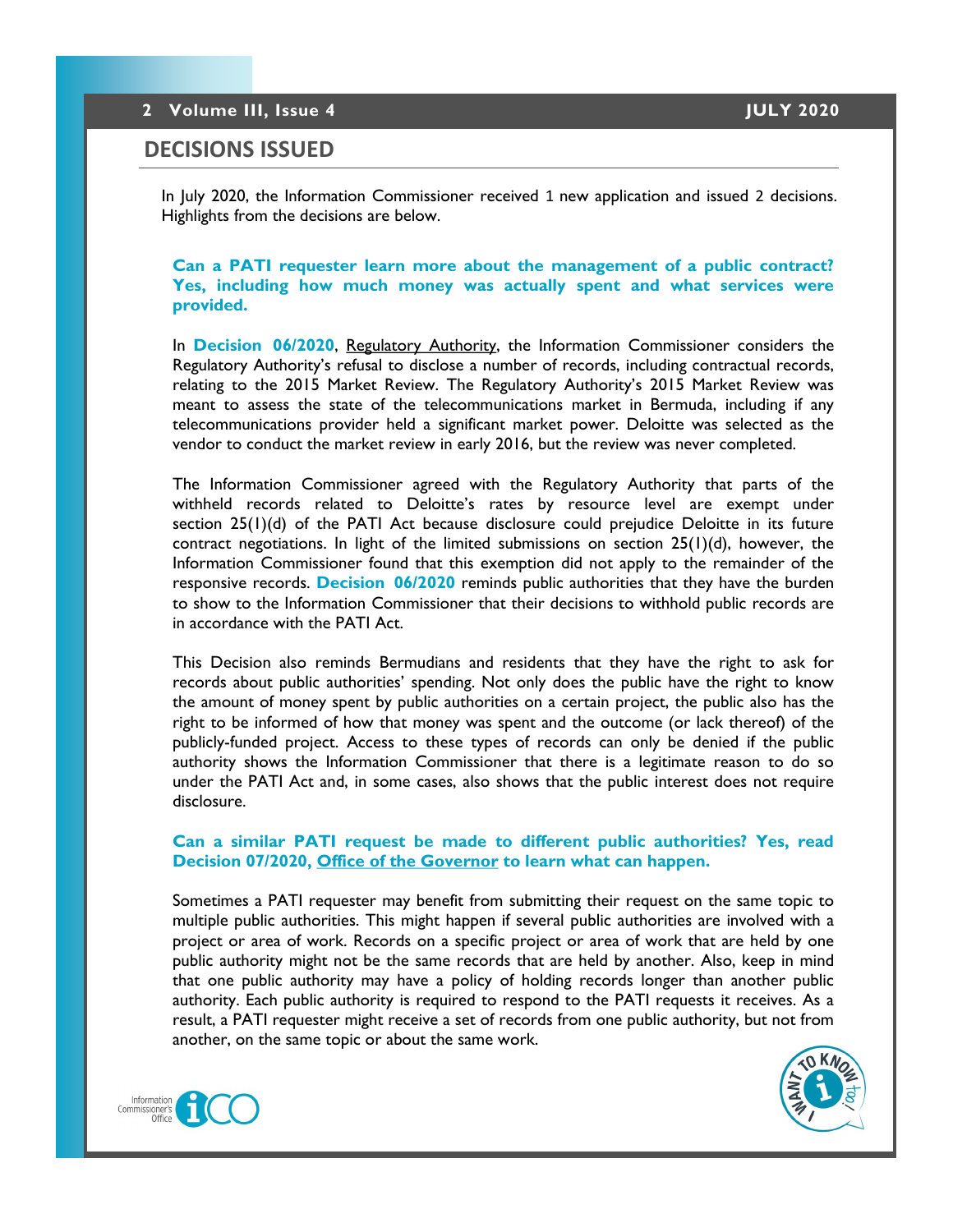### **Volume III, Issue 4 JULY 2020 3**

### **DECISIONS ISSUED,** *cont.*

**[Decision 07/2020](https://8692bafe-a59b-4adf-8b95-61e6b6541d57.filesusr.com/ugd/5803dc_a887095b82194835acb08ad2f1fbd061.pdf)**, Office of the Governor, considers Government House's refusal of a PATI request for records of its correspondence with the UK Foreign and Commonwealth Office, the US authorities and the Bermuda Government about the four Uighur men transferred from Guantanamo Bay to Bermuda in June 2009. This PATI request was related to two other PATI requests on the same topic that were submitted to the Department of Immigration and the Cabinet Office (see **[Decisions 18/2019](https://docs.wixstatic.com/ugd/5803dc_7ed6703fc1aa4a60bea26f01a766b5cc.pdf)** and **[04/2020](https://8692bafe-a59b-4adf-8b95-61e6b6541d57.filesusr.com/ugd/5803dc_7b286d3d4e0646af8c0918646ebf10bb.pdf)**). Although the PATI requests filed with Government House, the Department of Immigration and the Cabinet Office were all related to the transfer of the men, the records that the requester received from each public authority were different.

A PATI requester has the right to ask if more than one public authority holds the records that they are looking for. It is important to remember that public authorities are required to transfer a PATI request to another public authority only if they did not hold any of the records being sought.

## **ICO STATISTICS AS OF 31 JULY 2020**

(from 1 April 2015)

| Total applications for independent review |  |
|-------------------------------------------|--|
| by the Information Commissioner 138       |  |
| Pending investigations 30                 |  |
| Applications pending validation 1         |  |
|                                           |  |

| Closed: Resolved 15 |
|---------------------|
|                     |
|                     |
|                     |

### **SAVE THE DATES**

**Information Commissioner's** *Virtual* **Quarterly Briefing** Thursday, 17 September 10:00am - 11:00am Topic: Section 16(1)(e) administrative denials for frivolous or vexatious requests. Registration is limited. RSVP details will be sent directly to public authorities.

> **International Right to Know Day** 28 September 2020 **Right to Know Week 2020** 28 September - 2 October



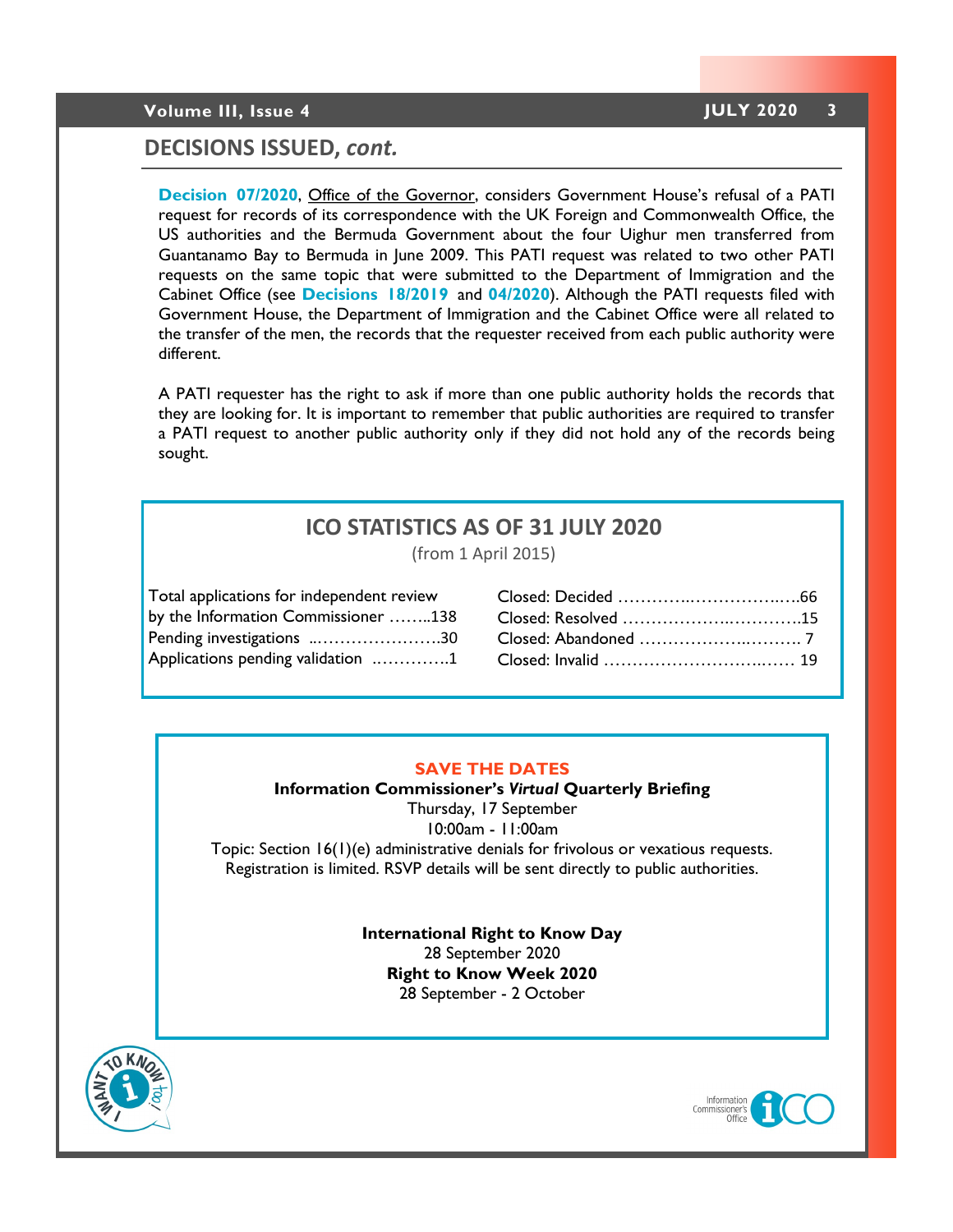### **4 Volume III, Issue 4 JULY 2020**

# **PUBLIC ACCESS TO INFORMATION, FINANCIAL RECOVERY AND EMPLOYMENT**

*In the ICO's new 'Learning More' series, we focus each month on how PATI rights are effective tools that enable Bermudians and residents to learn more about important topics of the day.*



Change is one certainty in uncertain times—and Bermuda continues to face a changing local and global economy. Following COVID-19, Bermuda has focused its collective attention to economic development, financial recovery and employment. Many Bermudians and residents are facing financial stress, or are in financial crisis. Others are seeing their businesses reopen or jobs restart. Almost everyone has been financially impacted in some way by the effect of COVID-19, including the government. Currently, the government continues to focus on implementing Bermuda's public health-related initiatives, while also

managing the financial crisis. This has led to the realignment of resources and services, rapid amendments and emergency responses.

### **What does the PATI Act have to do with financial recovery and employment?**

Using PATI rights can help empower any solutions-focused individual with the records they need to make data-supported contributions toward the larger discussion of Bermuda's collective economic survival. It also empowers Bermudians and residents to hold government to account for past and future financial decisions during a time of economic crisis. Consider the following:

- Do you want to know more about the details of the unemployment payments or changes to financial assistance?
- Do you want to evaluate the procurement and contracting processes during the period of government's initial response to COVID-19 or that are happening now?
- Would you like to know more about the government's spending decisions in the face of financial constraints?

Keep in mind also that since the PATI Act came into effect in March 2015, public authorities are required to gazette any contracts for goods or services that have a total value of \$50,000 or more. These notices can provide a quick snap-shot of the vendors, goods and services that public authorities are using. These notices are published in the Official Gazette on the government website at **[www.gov.bm](https://www.gov.bm/theofficialgazette/notices?combine=GN)**.

**\* Continued on next page \***